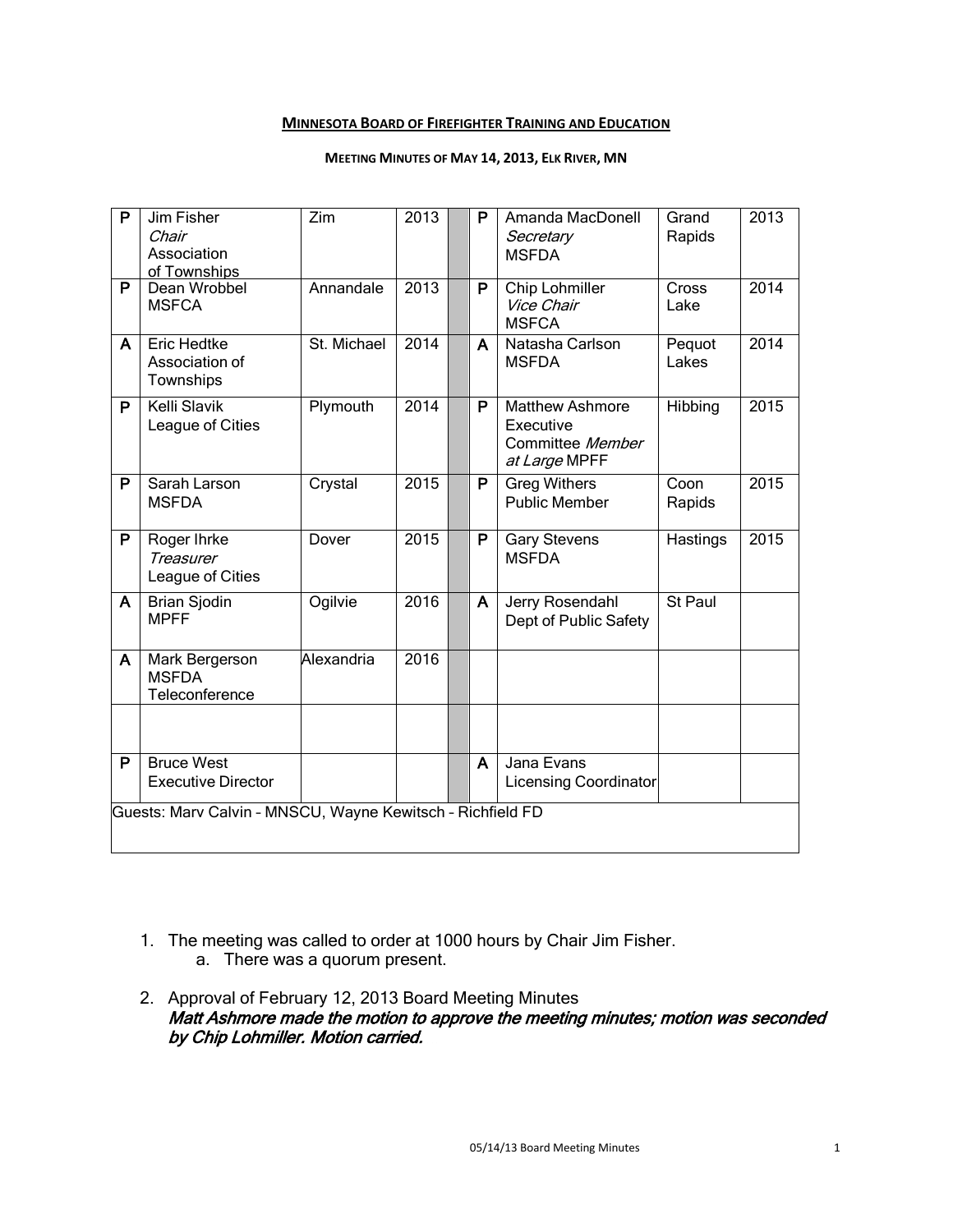- 3. Officers Reports:
	- a. Chair Jim Fisher had nothing to report.
	- b. Vice Chair Chip Lohmiller had nothing to report.
	- c. Treasurer Roger Ihrke reported that the budget and expenses are all in order.
		- i. We have set up the Technology accounts as per the directive from the **State**
		- ii. Budget has been realigned with 25% of the Executive Director's salary now coming out of the Licensing Budget.
	- d. Secretary Amanda MacDonell had nothing to report.
- 4. Reports
	- a. Executive Director Bruce West
		- i. Mass/Gross Decontamination training program
			- 1. FIRE Inc. is the contract holder on this program.
			- 2. The contract runs through September 30, 2013, as it is a federally funded program, through HSEM.
			- 3. Benchmark of 120 classes will be achieved.
			- 4. Chip Lohmiller stated that no departments have turned down the training program as of yet.
		- ii. Incident Safety Officer (ISO) training program
			- 1. AdvancEd Fire Education (formerly Mesabi College) is the contract holder on this program.
			- 2. Benchmark of 250 classes will have been completed by June 30, 2013.
				- a. Starting to look ahead for next fiscal year, July 1, 2013 to June 30, 2014.
			- 3. Some departments are now moving forward and taking additional training on the subject.
			- 4. Marv Calvin stated that no departments have turned down the classes to date.
		- iii. NFPA 1001 Program
			- 1. This program has been a huge success.
			- 2. Currently we have over 1400 students that have taken a portion of the training.
				- a. Some are doing complete program, others are using this opportunity to complete the training, with bridge classes.
			- 3. The \$1.7M that was allocated for this program will be completely used this year.
				- a. If necessary, we can shift some funding to cover overages.
		- iv. Training Reimbursements program
			- 1. Reimbursement requests are coming in slowly.
				- a. Bruce feels that the NFPA 1001 program will affect the use of reimbursement dollars by departments.
			- 2. It is anticipated that redistribution will occur again this year.
				- a. Once Bruce gets the final numbers for initial requests, then the amount for redistribution can be determined.
		- v. Live Burn Reimbursements
			- 1. Have received requests for 104 live burns this year; not all documentation has been submitted yet, but we will have achieved our benchmark of 100 reimbursements.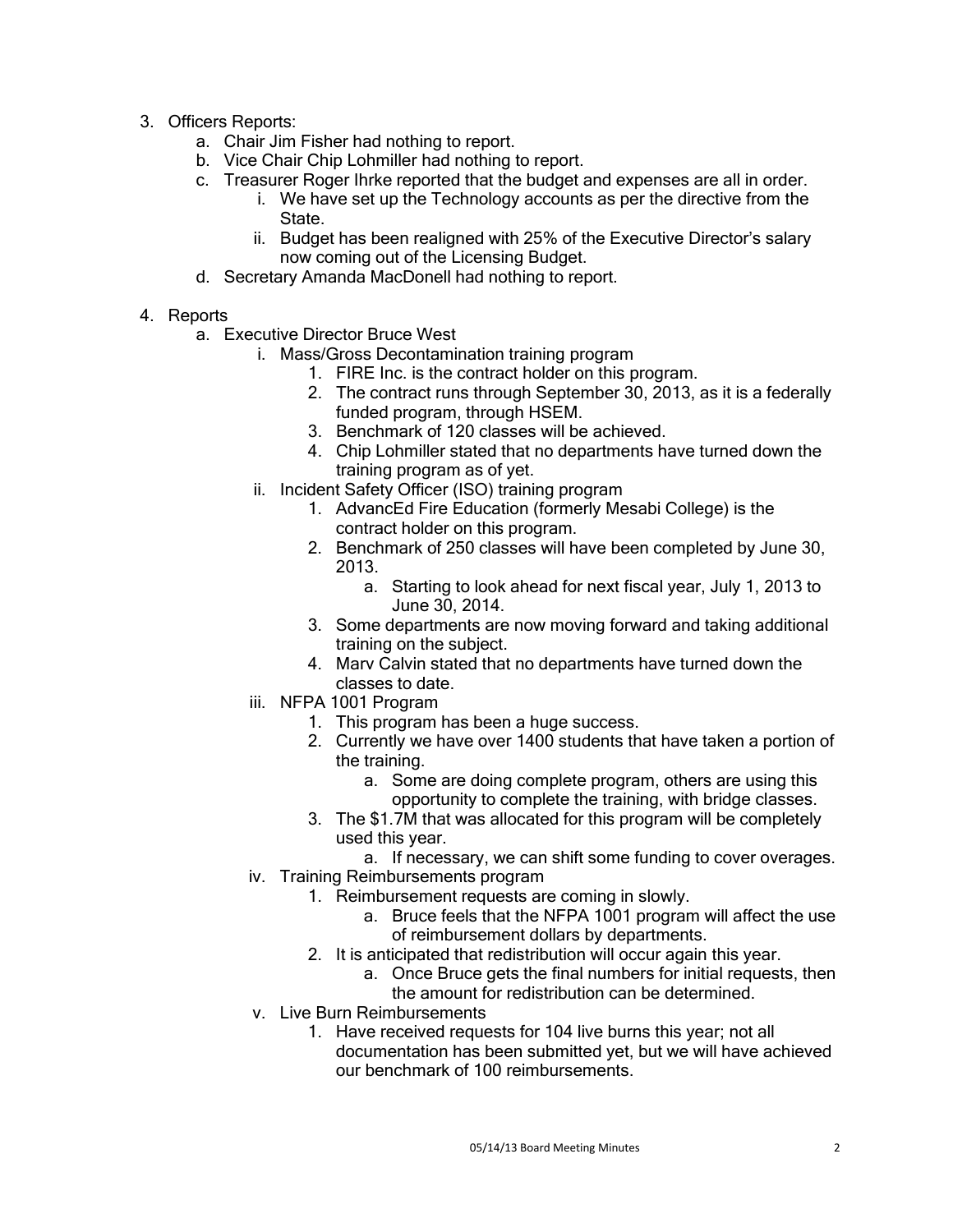- 2. Have received a memo from Minnesota Pollution Control Agency (MPCA) regarding PCB's in caulking on houses.
	- a. The memo was dated February, but was just received this week.
	- b. The memo states that if a live burn is being done on a structure built before 1979, a sampling of the caulk and/or mastic from the structure must be sent in for testing.
		- i. Per MPCA, if the testing is not completed, the live burn cannot be done.
		- ii. MPCA will be taking punitive actions against anyone who does a burn without having had this test completed.
	- c. South Central College and MPCA will be hosting a webinar/conference call on Thursday May 16, 2013 on this subject.
		- i. MNSCU will see about making a recording of this webinar for distribution to the Board.
		- ii. Bruce will forward the information about the webinar to the Board.
		- iii. MPCA will also have their official statement on lead-based paint available at this webinar.
	- d. Location of this caulk or mastic is usually found in poured wall or concrete basement with windows and/or doors installed in the concrete space.
- vi. Conference Reimbursements
	- 1. We have been receiving the documentation within the 45 day requested timeframe.
	- 2. Some have come in under their funding amounts, so Bruce has redistributed to other conference awards, to a maximum of \$10,000 per award.
- b. Executive Committee Report
	- i. Nothing to report.
- c. Legislative Committee Report
	- i. Nothing to report.
- d. Licensing Committee Report
	- i. Issue that was raised was about language in the last sentence of the policy.
		- 1. It was discussed and corrected at the most recent committee meeting.

# Greg Withers made the motion to adopt the licensing policy; seconded by Roger Ihrke. Motion carried.

- 2. So far we have issued 93 licenses this fiscal year; we had budgeted for 100.
- 3. Renewals that are paid for prior to the actual renewal date will be good for 3 years past the renewal date, not the payment date.
- e. Training Committee Report
	- i. Minimum Training for MN Firefighters to Meet Federal and State **Requirements** 
		- 1. Committee has been working on pulling this together; majority of it is required by state and federal statute.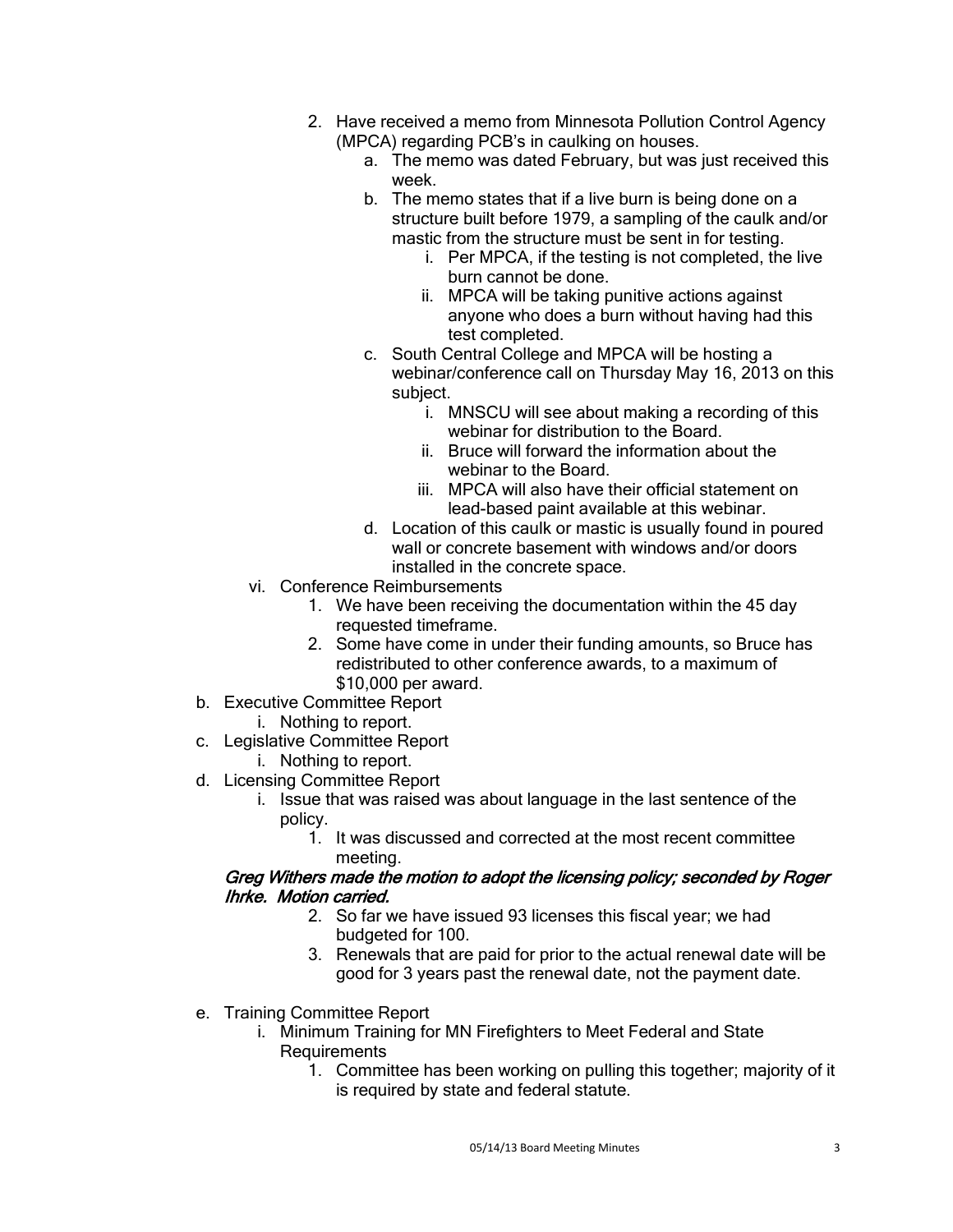- 2. The Training Committee has added the 11 Core Elements, which are there to guide departments as to refreshers on Fire Suppression needs.
- 3. This will go to the Licensing Committee for review and approval as a template for licensing renewal recommendations.
- 4. The Training Committee feels that the Board will need to hire a Fire Service Training Specialist, to work with departments in regards to completing the training requirements and recommendations.
	- a. This position will also exist to help to provide accountability for licensing renewals.
	- b. Salary can be split between Board and Licensing.
- 5. Page 8 has the conclusion that this document exists to provide guidance and assist departments by providing training suggestions.
	- a. If departments complete the 24 hours of recommended training as listed, the potential exists for MBFTE to reimburse for "non-traditional" training classes and expenses.
- 6. These recommendations/requirements provide a standardized template of training that can be utilized throughout the state.
- 7. Training Committee would also like to look at developing or purchasing lesson plans for training modules to make available to departments.

# 5. Old business

a. No unresolved old business.

# 6. New Business

- a. Leadership Development RFP
	- i. Training Committee is making the recommendation to accept MNSCU's proposal of \$30,950.00 for the training curriculum.
		- 1. MBFTE and the Training Committee will have final approval on all instructors of the curriculum was added to the contract.
		- 2. MNSCU agreed to ask for and incorporate findings from a survey of some Volunteer and Paid On-Call Chiefs, as to what will be needed/wanted in the curriculum.

# Resolution 2013-5.1

# Resolution of accept the recommendation of the Training Committee in awarding the Leadership Development Informal Solicitation to MNSCU.

# Motion was made by Matt Ashmore; seconded by Chip Lohmiller. Resolution carried.

| Member    | Ave | Nav | Abstain | Absent |
|-----------|-----|-----|---------|--------|
| Ashmore   |     |     |         |        |
| Bergerson |     |     |         |        |
| Carlson   |     |     |         |        |
| Fisher    |     |     |         |        |
| Hedtke    |     |     |         |        |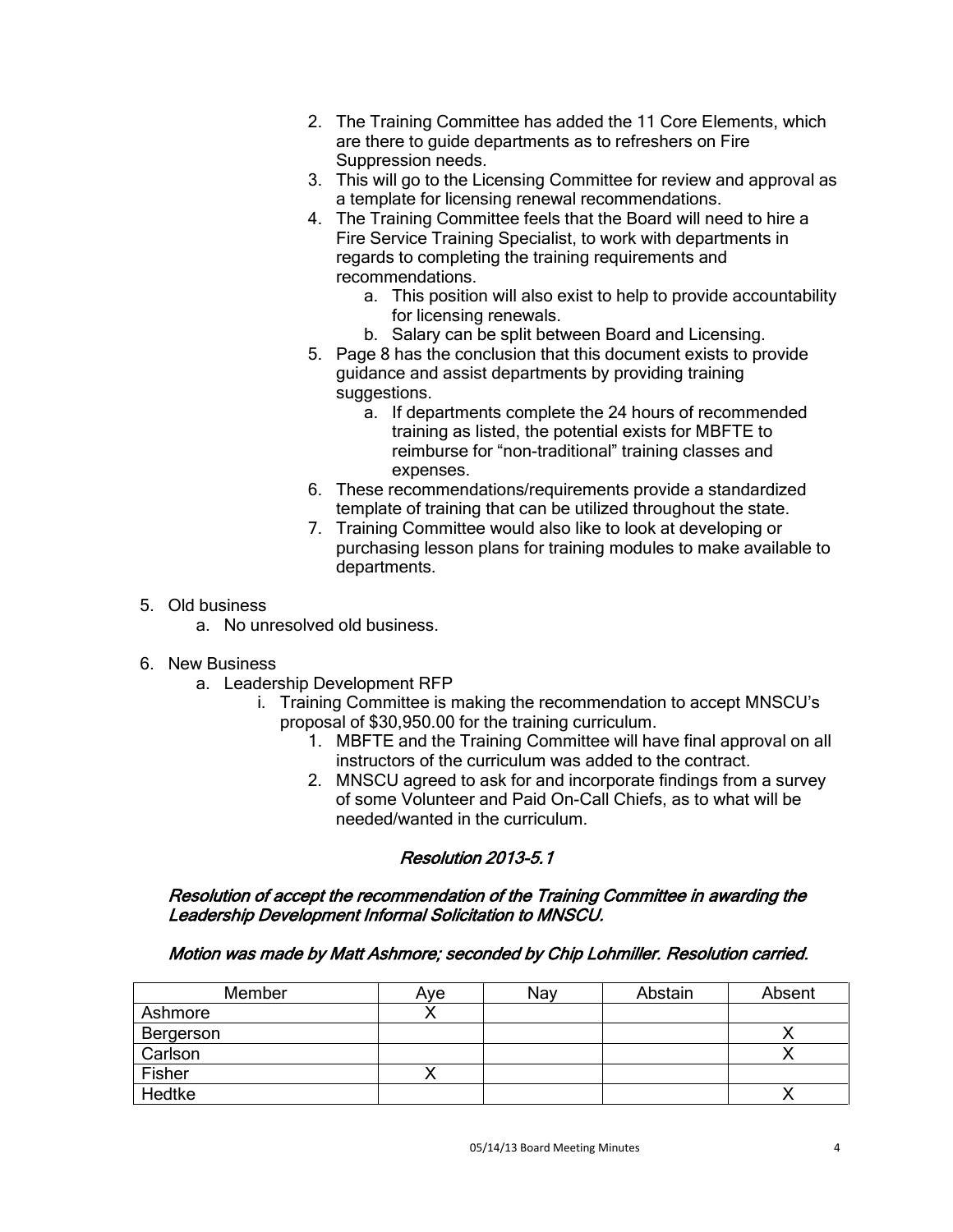| <b>Ihrke</b>     | v |  |   |
|------------------|---|--|---|
| Larson           |   |  |   |
| Lohmiller        |   |  |   |
| MacDonell        |   |  |   |
| Rosendahl        |   |  | ◡ |
| Sjodin<br>Slavik |   |  | х |
|                  |   |  |   |
| Stevens          |   |  |   |
| Withers          |   |  |   |
| Wrobbel          | v |  |   |

- b. Use of overtime as authorized reimbursement for department training reimbursement program award
	- i. Chief Wayne Kewitsch of Richfield Fire Department
		- 1. His department is contractually required to pay overtime or backfill a position when a firefighter wants to attend off-site training. If MBFTE allowed departments to use their reimbursement funding this way, it would benefit career departments.
		- 2. Please consider allowing departments to use their funding for wages for firefighters.
	- ii. Discussion ensued:
		- 1. Dean Wrobbel pointed out that it is being considered with the minimum standards; Matt Ashmore stated that there was no outcry about allowing it in today's discussion about the minimum standards.
		- 2. Kelli Slavik asked how it would be managed.
		- 3. Dean Wrobbel pointed out that the discussion has been that the department should have to have a policy in effect regarding wages.
		- 4. Greg Withers stated that cities have to have some responsibility towards paying for training also. Concern was expressed that it could lessen the "purity" of the training reimbursements.
		- 5. Wayne stated that he has no access to the training dollars spent for NFPA 1001, as all his firefighters must have completed this before hire.
			- a. He supports the NFPA 1001 program, but would like some leeway in being allowed to pay his firefighters to attend training also.
		- 6. Bruce West stated that it would be about 10-20 departments that would maybe take advantage of paying wages and it wouldn't be too difficult for him to get verification of the 24 hours of minimum standards from those departments.
		- 7. Gary Stevens stated that there has to be checks and balances. His concern that this would become a supplemental budget item.
		- 8. Dean Wrobbel stated that it wouldn't be an additional budget item; it would just be using the reimbursement dollars to allow firefighters to attend training beyond the minimum standards.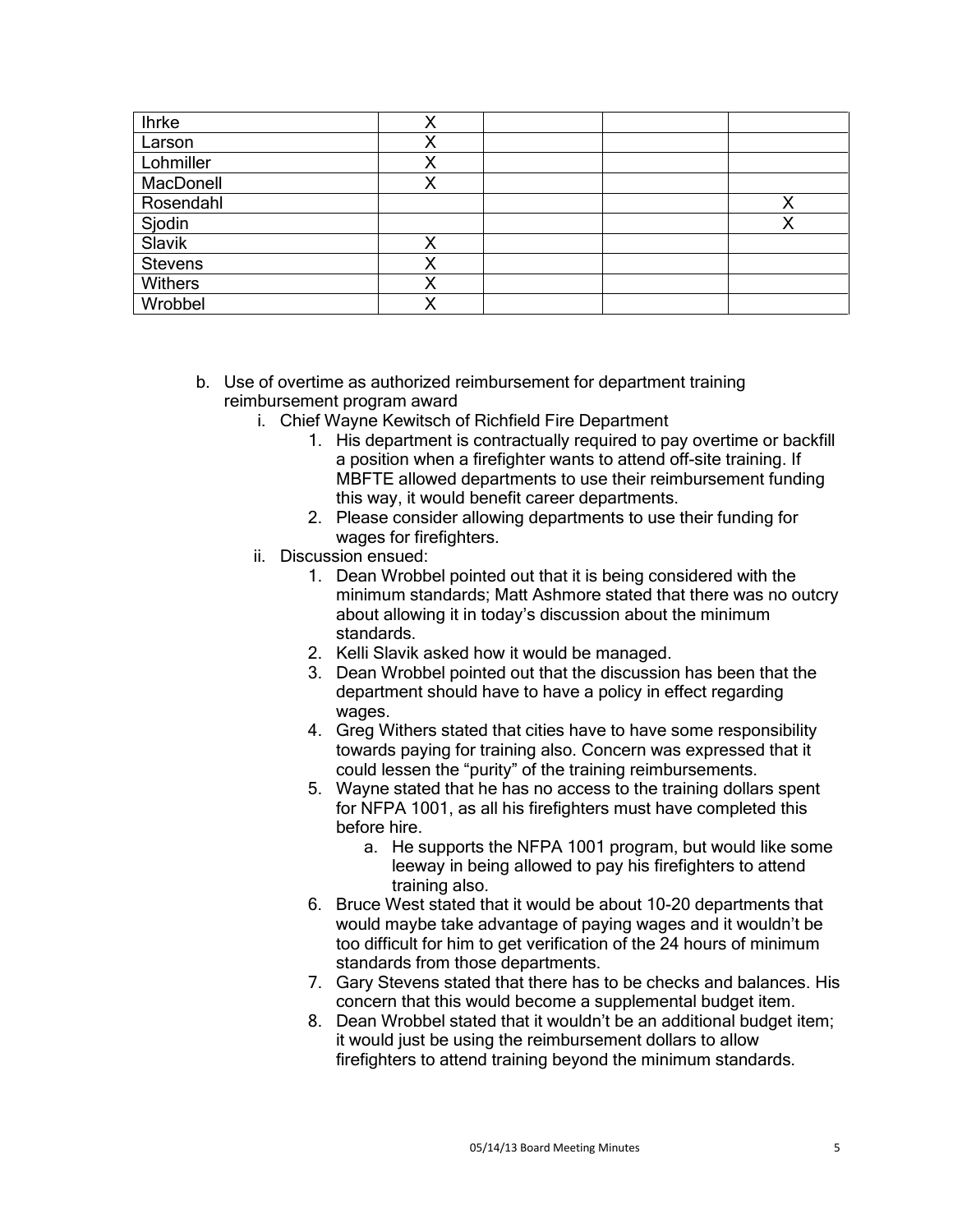- 9. Sara Larson stated that it could be limited to the payroll that was associated with the registration of those classes, as a checks and balances point.
- 10. Wayne stated that all training has to be approved, so that it can be documented that it is not frivolous training; departments have to retain their records for other grants that allow wages to be reimbursed for, so they are used to the checks and balances system already.
- 11. Dean Wrobbel discussed how the federal government allows for wages to be reimbursed for actual training vs. planning, such as the Cold Zone Conference, which wages are not allowed for reimbursement. MBFTE could model after that policy.

# Resolution 2013-05.02

# Sarah Larson made a motion that the \$105/firefighter be approved to cover wages to attend approved MBFTE classes for FY2014; (not eligible for re-distribution if used for wages); Seconded by Roger Ihrke. The motion failed.

| Member         | Aye | Nay | Abstain | Absent |
|----------------|-----|-----|---------|--------|
| Ashmore        |     | X   |         |        |
| Bergerson      |     |     |         | X      |
| Carlson        |     |     |         | Χ      |
| Fisher         |     | X   |         |        |
| Hedtke         |     |     |         | X      |
| <b>Ihrke</b>   | X   |     |         |        |
| Larson         | X   |     |         |        |
| Lohmiller      | X   |     |         |        |
| MacDonell      |     | X   |         |        |
| Rosendahl      |     |     |         | X      |
| Sjodin         |     |     |         | X      |
| Slavik         |     | X   |         |        |
| <b>Stevens</b> |     | Χ   |         |        |
| Withers        |     | X   |         |        |
| Wrobbel        | X   |     |         |        |

- iii. Chair Jim Fisher directed this topic be brought back to the Training Committee for discussion and possible action from the full MBFTE Board.
- c. FY14 Budget
	- i. Bruce provided information on the Fire Safety Account to the Board.
		- 1. Money will continue from the FSA into the General Fund, for the next two fiscal years (FY14 and FY15).
		- 2. Unsure if there will be additional appropriations, like the Legislature did last year.
			- a. If there was an appropriation, the Fire Service Advisory Committee (FSAC) would have to meet to decide how to distribute the money.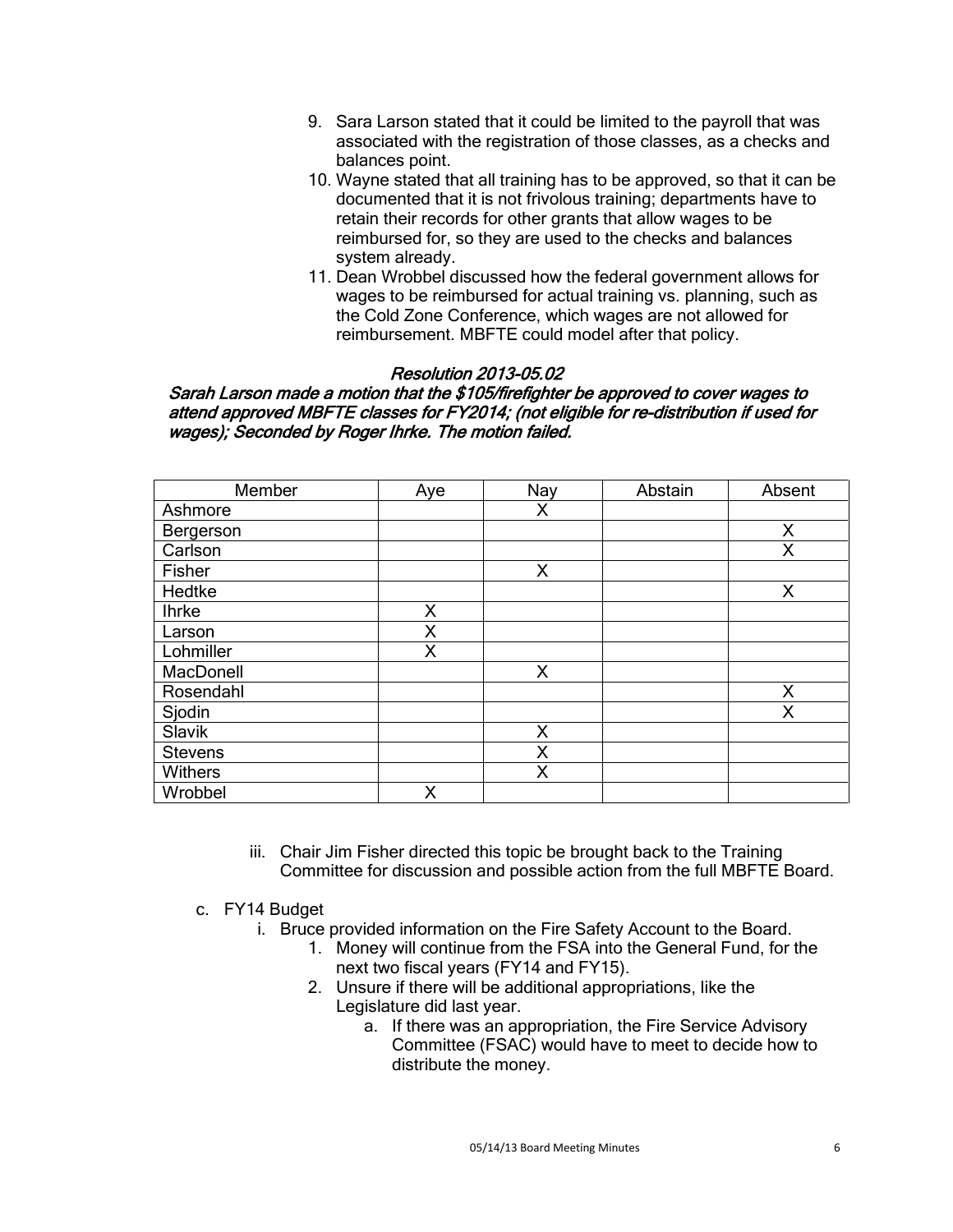- ii. Board and Licensing budgets are pretty simple.
	- 1. \$245,000 for the Board.
		- a. Now have to separate out an Information Technology (IT) budget also.
		- b. Change of \$26,000 subtracted from the Board Budget and added to the Licensing Budget, to cover a portion of the Executive Director's salary.
	- 2. If we were to continue to reimburse fire departments at \$105 per firefighter, it would be \$2,163,000.00.
		- a. We need \$100,000.00 for the second year of the Incident Safety Officer (ISO) training program.
		- b. \$45,000.00 goes to Task Force One.
		- c. If we continued with Live Burn as we did this year, it would be another \$150,000.00.
		- d. These three programs along with the Board budget total \$2,703,000.00.
			- i. Still have approximately \$40,000.00 of carry-over from FY11.
	- 3. Licensing Budget
		- a. Projected number of licenses that will be renewed is conservative; 2550 for both FY14 and FY15.
		- b. MBFTE does not pay the eLicensing surcharge of 10%, as we are not part of eLicensing, at this time.
		- c. The \$26,000.00 of the Executive Director's salary is added to the Licensing budget costs. Additionally, we will have a part-time employee to help with licensing; these costs were split between the two fiscal years, as they time period we need the person covers two fiscal years.
		- d. The IT portion of the budget shows some larger numbers, as we need to purchase a new card printer and supplies for the FY14 renewal period.

| Member         | Aye | Nay | Abstain | Absent |
|----------------|-----|-----|---------|--------|
| Ashmore        | X   |     |         |        |
| Bergerson      |     |     |         | X      |
| Carlson        |     |     |         | X      |
| Fisher         | X   |     |         |        |
| Hedtke         |     |     |         | X      |
| <b>Ihrke</b>   | X   |     |         |        |
| Larson         | X   |     |         |        |
| Lohmiller      | X   |     |         |        |
| MacDonell      | X   |     |         |        |
| Rosendahl      |     |     |         | Χ      |
| Sjodin         |     |     |         | X      |
| Slavik         | X   |     |         |        |
| <b>Stevens</b> | X   |     |         |        |
| Withers        | X   |     |         |        |
| Wrobbel        | X   |     |         |        |

#### Motion was made to approve the FY14 Board budget of \$245,000 and the Licensing budget of \$105,050 by Amanda MacDonell, seconded by Matt Ashmore. Motion carried.